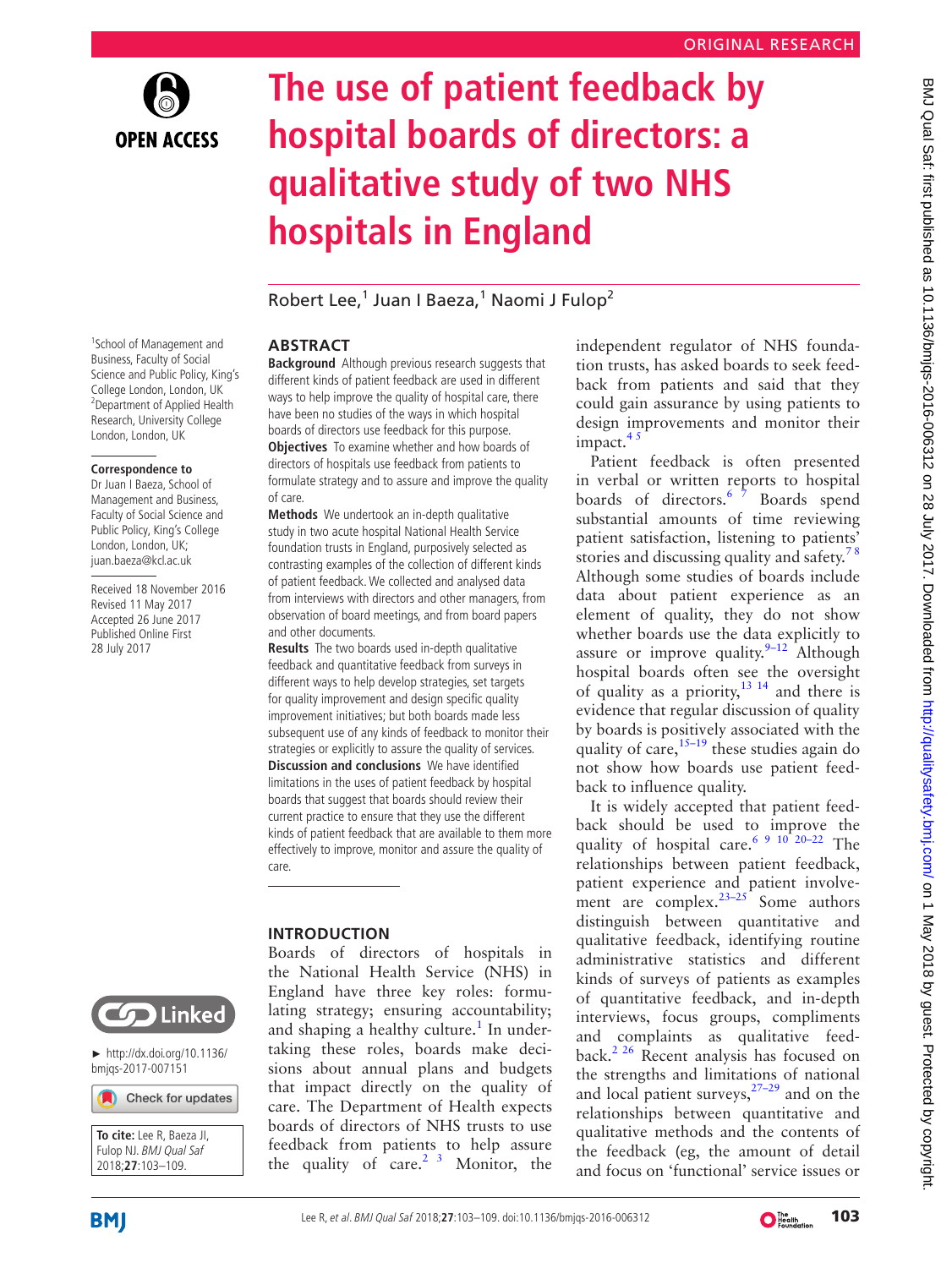# Original research

on patients' subjective feelings). $30\,31$  It is argued that different kinds of patient feedback may be used in different ways. $23 \frac{26 \cdot 32}{26}$  Surveys and other quantitative methods are generalisable, help identify problem areas in the delivery of services and are useful for benchmarking and monitoring but lack the detail needed to design specific changes.<sup>27</sup> <sup>29–31</sup> <sup>33–35</sup>Patient forums</sup> and other forms of patient involvement, and in-depth analysis of comments, complaints and patients' stories, generate detailed understanding of patients' feelings and specific aspects of care; they build commitment to change and lead to specific improvements.<sup>30</sup> <sup>33</sup> <sup>34</sup> <sup>36</sup>

If different kinds of patient feedback are used in various ways generally to improve the quality of hospital care, we are led to questions about how boards of directors themselves use these diverse kinds of feedback. Do boards of trusts with a focus on surveys and other quantitative methods use these surveys and statistics to identify problems, assure quality and monitor improvements; do boards of trusts with a focus on patient involvement use in-depth feedback to generate commitment to change and to support the design and implementation of specific improvements? To address these questions we report in this paper the findings of an in-depth qualitative study of whether and how the boards of directors of two NHS foundation trusts in England used feedback from patients to formulate strategy and to assure and improve the quality of care.

#### **Methods**

We adopted a qualitative research strategy to generate propositions about analytical relationships in the use of patient feedback that could be tested and generalised through further research. $37-40$  We studied two trusts in order to develop concepts and explanations that might not be identified from a single setting. $41-43$  We purposively selected the trusts (on the basis of informal local discussions and reading the trusts' annual plans and quality accounts) as contrasting examples of the collection of patient feedback in order to analyse their similarities and differences in the use of different kinds of feedback.[38 40 44](#page-6-5)

Hillside Hospital NHS foundation trust (a pseudonym) was selected as a good example of a hospital with a well established practice in using local surveys to collect patient feedback. It introduced a local inpatient survey in 2004, before these surveys were common in the NHS, and in 2011 received more than 1200 completed survey forms a month. Northbank Hospitals NHS foundation trust (a pseudonym) was selected because of its experience in patient involvement. It was widely recognised for practice and research in the use of patient workshops and forums in service development. The two trusts provided acute hospital services for the people of three inner-city local authority areas with a diverse population of 850000 people. They provided a wide range of more specialised services and worked closely with the local university in teaching

<span id="page-1-0"></span>

| <b>Table 1</b> Roles of interviewees             |                 |                  |              |
|--------------------------------------------------|-----------------|------------------|--------------|
| <b>Role</b>                                      | <b>Hillside</b> | <b>Northbank</b> | <b>Total</b> |
| Board member: executive or<br>corporate director | 4               | 4                | 8            |
| Corporate manager*                               |                 | 8                | 15           |
| Divisional or directorate manager                | 6               | 7                | 13           |
| Clinical, service or project manager             | 5               | 4                | 9            |
| Clinician with management<br>responsibility      | 4               | 4                | 8            |
| Trust governor                                   | 3               |                  | 4            |
| <b>Total</b>                                     | 29              | 28               | 57           |

\*'Corporate Managers' are managers other than directors working in trust headquarters.

and research. Despite the geographical relationship and some organisational links between the two trusts, their collection and use of patient feedback were separate and distinct.

We collected data from three main sources in each trust: interviews with managers; trust documents; and non-participant observation of meetings. Ethical approval was granted before data collection started. Fieldwork was undertaken in 2011; our documentary data relate to 2010, 2011 and 2012. In collecting data we focused on the use of patient feedback in the management of the hospitals generally and on four specific examples: neurosciences and food service at Hillside Hospital; cancer services and outpatient experience at Northbank.

We selected managers for interview on the basis of information from our earlier contacts about which managers had responsibilities for patient feedback. We approached 59 people for interview (of whom one declined and one failed to respond) and interviewed 57 people as shown in [table](#page-1-0) 1.

The eight board members, four trust governors and four other interviewees provided data about the use of patient feedback by the boards. We used an interview guide drawing on the research literature and focusing on the kinds of patient feedback interviewees used in their work, what the patient feedback was used for, and the organisational processes through which it was used. Interviews were semistructured, audio-recorded and lasted about 45min. The transcribed audio recordings formed sources of data for analysis.

We observed all the meetings in public in 2011 of the boards of directors; Hillside board met 12 times and Northbank 8 times. Meetings lasted about 2hours. We made contemporaneous handwritten notes of what was said about patient feedback and patient experience. After the meetings the notes were typed to form sources of data for analysis.

We identified and drew data from a wide range of government, regulatory and local trust paper and electronic documents. In focusing on the use of feedback by boards of directors we have drawn on the agendas and minutes of the 56 meetings in public of the two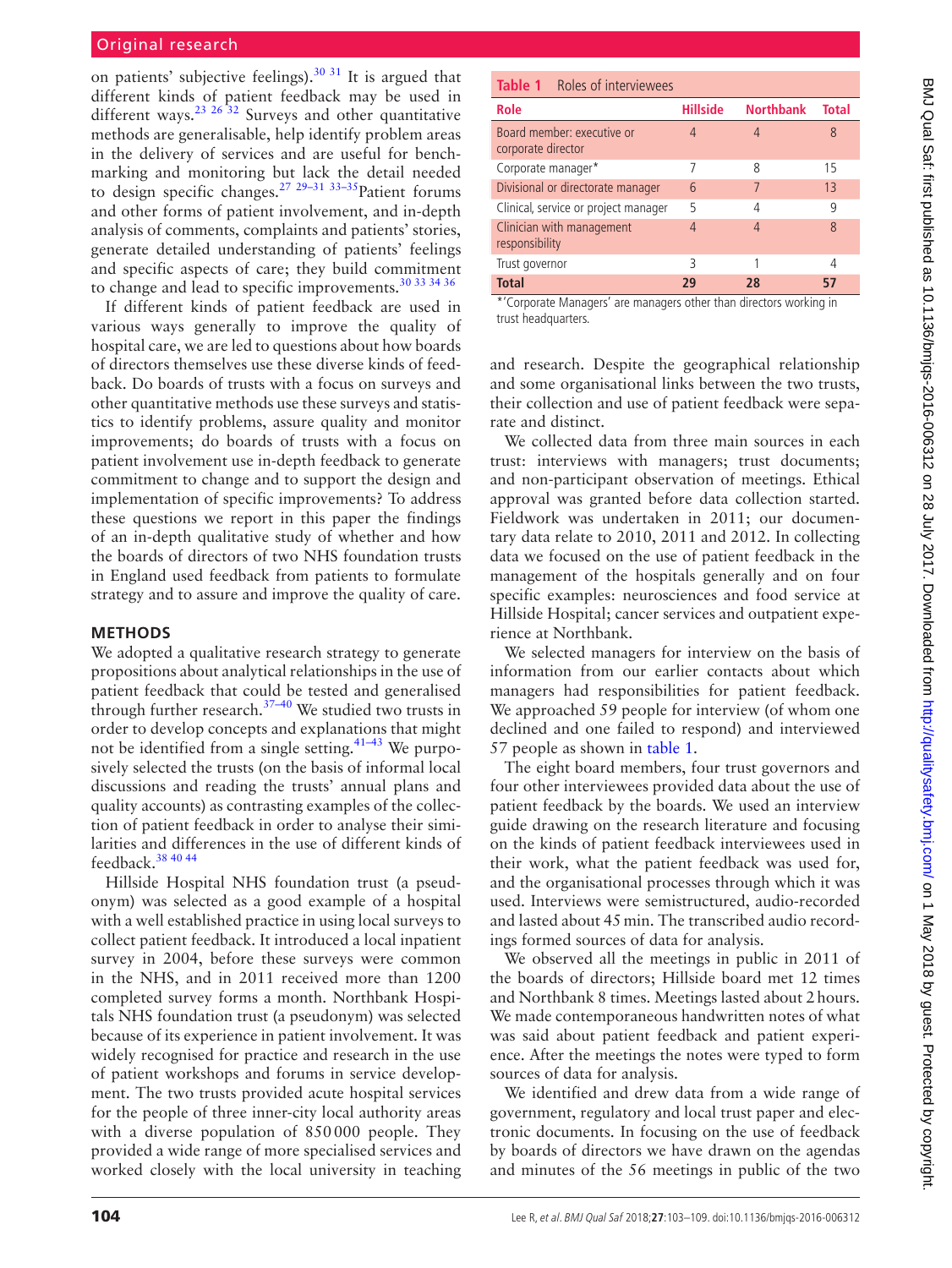boards between 2010 and 2012. We have drawn on the annual plans, annual reports, quality accounts, quality strategies and reports of quality and assurance committees in each of the 3years, and the regular chief executive's reports, performance reports, scorecards and patient experience reports presented to meetings of the boards, a total of 180 trust documents.

We analysed the data in three stages. First, we developed inductively and deductively a coding frame with five main categories: kinds (or sources) of patient feedback; domains (or subject matter) of feedback; uses made of feedback; aims of using feedback; and organisational processes in the use of feedback.<sup>45</sup> We used NVivo to code the interview and observational data and generate thematic material for further analysis. Second, we used all the data to build up detailed time-ordered narratives, identifying the context and the specific decisions and actions in the boards' use of feedback.<sup>[46](#page-6-7)</sup> Third, we used the coded data and the narratives to develop more detailed analyses of the relationships between the organisational processes and outcomes—the different uses by different boards of different kinds of patient feedback.<sup>38 47 48</sup>

#### **Findings**

We examine how the boards of directors of Hillside and Northbank Hospitals, trusts with different emphases on patient surveys and patient involvement, used different kinds of patient feedback in developing strategy, providing assurance and improving the quality of care.

#### **Developing strategy**

Following the Mid Staffordshire hospitals crisis in the mid-2000s and Department of Health guidance in 2010, the boards of directors at Northbank and Hillside Hospitals took different approaches in using patient feedback to develop strategies for the quality of care. The Northbank board used feedback from patient workshops and from national surveys to develop a new quality strategy; the Hillside board used national and local surveys to set quantified targets for quality improvement.

The proposed new quality strategy at Northbank developed from a review of the trust's existing programme of patient and public involvement.

"We have […] put a lot of emphasis since 2007 on putting patients at the heart of decision-making within the organisation […] our Board was also very, very keen to understand where we get patient feedback from.' (Director A, Northbank Hospitals).

In developing the strategy, managers analysed information about patient experience from the National Inpatient Survey and from complaints and Patient Advice and Liaison Service data; they commissioned three workshops with patients to understand what made patients feel safe in hospital. The results were presented to the board in March 2011. A further

workshop was convened for patients to identify priorities for improvement. A report (*Quality Strategy* 2011–2013) proposing eight 'patient experience priorities' was discussed at length at a board meeting in September 2011. It said that the board would be presented with feedback based on patients' stories, complaints and local surveys to monitor progress with the strategy. Our observation notes of the meeting recorded that the chair 'warmly welcomed' the strategy; but the minutes did not say that the board approved it or made any decisions about it.

Our analysis of board papers shows that the Northbank board did not subsequently receive the full set of patient feedback proposed in the strategy. The board did receive information based on surveys and complaints, primarily in the context of the monitor and the Commissioning for Quality and Innovation (CQUIN) targets established by the Government. There was little discussion at the board about this feedback and the board did not base any formal decisions directly on it. Minutes of the quality committee and the board from 2012 also revealed no evidence of discussions or decisions based specifically on feedback from patients used to monitor the patient experience standards or the quality strategy more generally.

The board of directors at Hillside in 2010 adopted quantified targets for improvement in the results of its existing inpatient survey. It agreed in its annual plan and quality accounts for 2010/2011 three quality improvement priorities: use the trust's 'First Choice' transformation programme to improve patient experience; achieve target patient satisfaction scores in CQUIN metrics measured by local and national patient surveys; and achieve the trust's own 'How Are We Doing' survey benchmark, to be in the top 20% of trusts locally in the national hospital patients' surveys by 2011/2012.

The Hillside board received reports at each meeting in 2011 showing performance against CQUIN and benchmarking targets measured by the trust's regular survey of inpatients. The reports show that in the year the large majority of the CQUIN targets were achieved, but little progress was made towards the benchmarking targets. Although our observations showed that the board discussed the surveys and patient feedback in nearly all meetings in 2011, it made only two decisions resulting from these discussions: to ask for the information to be presented differently; and to ask the director of operations to establish responsibility for the provision of hand washing gels in wards and communal areas. Interviewees spoke about the use of patient feedback in decision making by the board.

'… it may not be apparent at every Board meeting what those decisions that they might or might not be making are. […] what it does do for the Board of Directors is I think it focuses […] in terms of the trust strategy and overall direction, 'where are we going to focus our efforts?' (Director A, Hillside Hospital).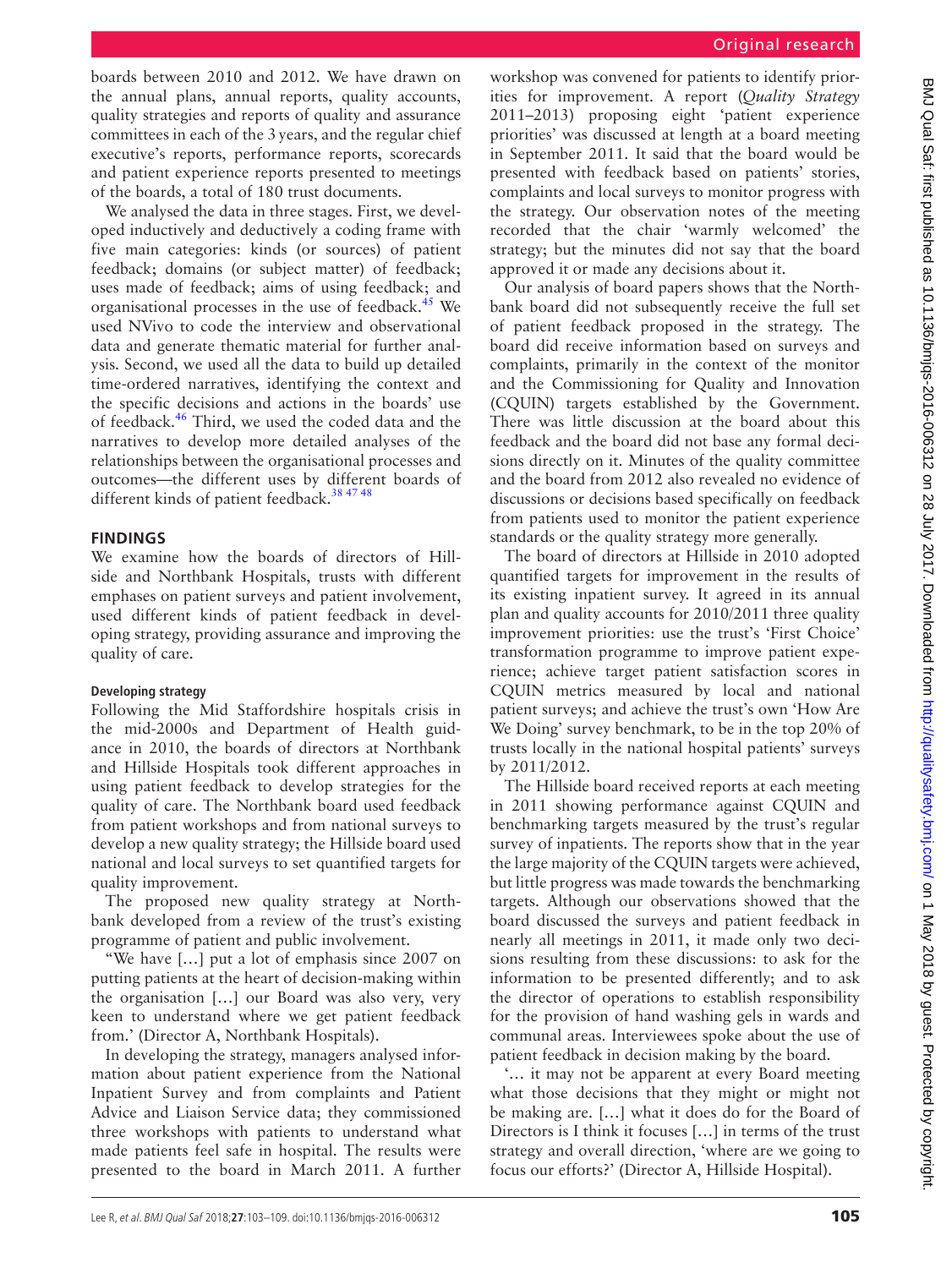### Original research

The board at Hillside focused more on the use of surveys to develop targets and priorities than to make decisions about their implementation and achievement.

#### **Providing assurance**

Department of Health and monitor guidance in 2009 and 2010 asked boards of directors of NHS trusts to use patient feedback to help assure the quality of care. The boards at Northbank and Hillside Hospitals responded to this guidance in different ways.

The board at Northbank used an assurance and risk committee for quality assurance. Individual directors expressed different views about the use of patient feedback by the committee.

'And it's that Committee that tends to look at the broader issues of patterns of patients' complaints, patterns of patients' surveys, responsiveness to issues that are raised by patients. It tends to stick there rather than be something which gets addressed at the Board.' (Director B, Northbank Hospitals).

'We've got an Assurance and Risk Committee, which is a formal sub-committee of the Board, chaired by one of our Non-execs. […] But that very much doesn't talk about patient feedback.' (Director A, Northbank Hospitals).

Our observation data and analysis of the publicly available papers and minutes of the committee and board in 2011 and 2012 revealed no evidence that the board itself regularly received from the committee explicit information or statements based on patient feedback that demonstrated how the quality of care was assured.

The board at Hillside Hospital frequently discussed the results of patient surveys. Some managers and governors saw feedback as assurance.

'I think it is about joining up with adverse incidents and complaints – it's another way of really being assured, seeking assurance that what's going out there is safe really.' (Divisional manager, Hillside Hospital).

'I mean if I go to a Directors' meeting… at the last one I think they had a good 30min plus discussion on issues from those surveys. They really mean it. It's not just for show.' (Governor, Hillside Hospital).

But, despite the discussion of the survey results, none of the managers and none of the trust's directors we interviewed explicitly stated in interview that the board itself used feedback as assurance. None of the minutes of board meetings and nobody who spoke at board meetings explicitly stated that patient feedback provided assurance of the quality of care. The discussion at board meetings about patient surveys did not translate into explicit statements of assurance about quality.

#### **Improving the quality of care**

Policy guidance in England is unclear about how boards of directors of hospitals should use patient feedback to help improve the quality of care. In this section we examine two examples showing how the boards of Northbank and Hillside Hospitals used different kinds of feedback in specific improvement initiatives.

The board of the Northbank Hospitals trust discussed in 2010 and 2011 an initiative to improve access to the hospitals for outpatients. The initiative was the result of complaints and informal discussion with patients (rather than surveys or questionnaires) about telephone communications and outpatient appointments. There was detailed discussion about individuals' experience at a meeting of the Patient Experience Working Group of the trust's council of governors.

'…it was something I raised at the Patient Experience sub-group of the Governors, and one of the Non-execs was there who wanted to hear about what our key issues were, and was very interested.' (Corporate Manager, Northbank Hospitals).

Individual board members and governors were instrumental in persuading the board to take action. The chair of the governors' Patient Experience Working Group spoke at the board meeting in January 2011.

'But when they're at the Board meeting, that's when I really try and nail something down. I mean I nailed down all this business about out-patients.' (Governor, Northbank Hospitals).

According to the minutes of the meeting, 'Members of the Board agreed that this was an issue that required both a short term solution and be part of a longer term strategy', but the board made no formal decisions about action to be taken. Following a meeting of the board in private, a board paper in March said that the board was 'committed' to making improvements. An 'Operational Update' to the next meeting of the board reported on the actions being taken to improve communications and access for outpatients. These actions were, according to the minutes of the meeting, 'welcomed' by the board, but the board did not formally approve or make other decisions about them.

Although qualitative patient feedback influenced the Northbank board in the development of the outpatient improvement initiative, the board did not subsequently use feedback to monitor its progress and success. The 'Operational Update' to the board said that progress would be measured by quantified operational measures and by the development of 'softer measures' including patient surveys, analysis of complaints and patient interviews. Progress with the actions taken by managers was discussed at subsequent board meetings, but the only measure of success reported to the board or referred verbally to in any of meetings was the abandoned telephone call rate, itself measured electronically by the trust. No quantitative or qualitative 'softer measures' of patient experience were reported to the board. Despite the lack of information based on patient feedback, the minutes of the board meeting in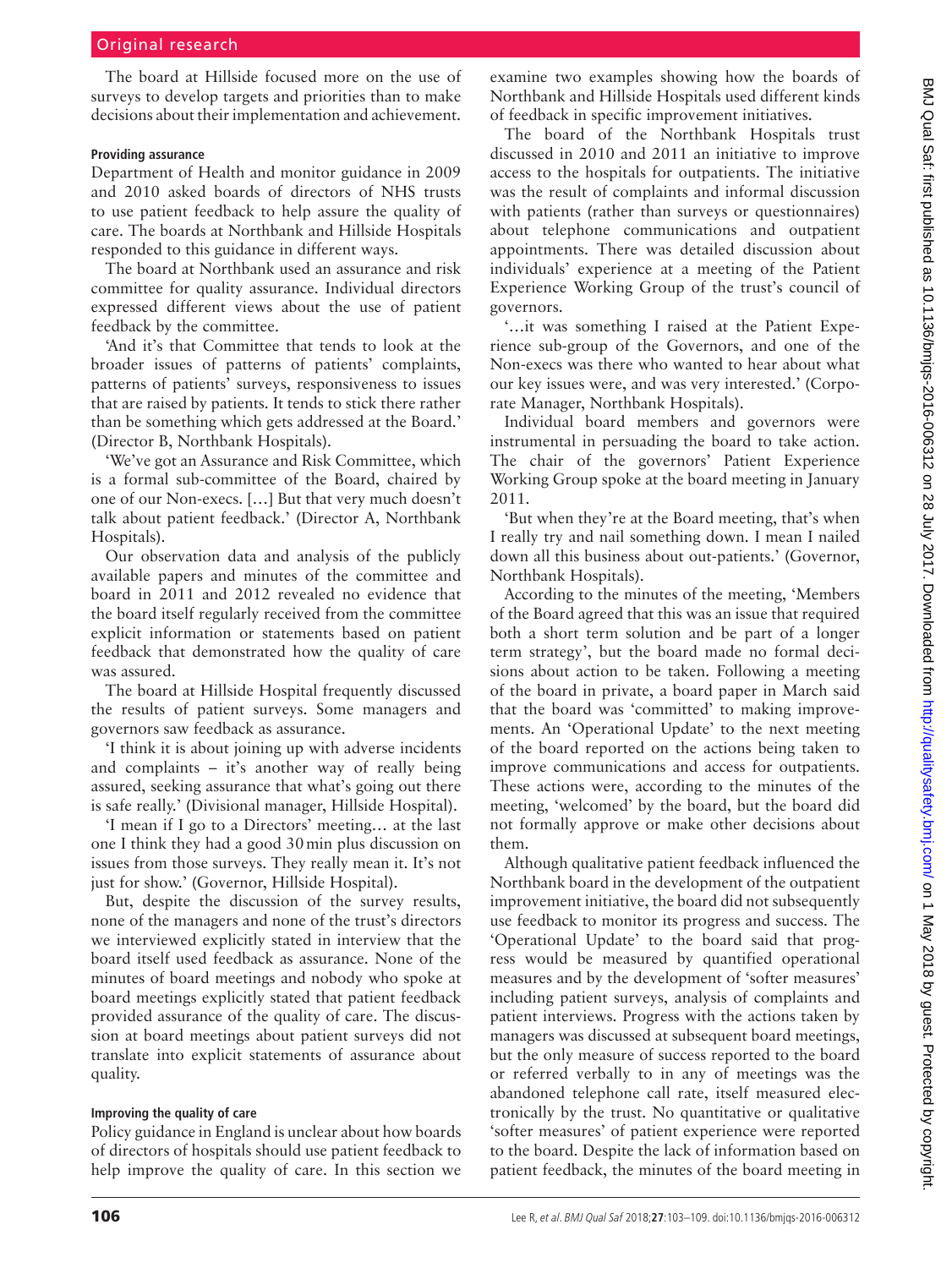November 2011 stated that the chair suggested that the action was now 'complete'.

An initiative to improve the quality of the food service at Hillside Hospital was the result of patient surveys and perceived pressure from regulatory bodies. The board considered and formally approved the initiative as part of a broader transformation programme.

'That's definitely come from feedback, because we score in the bottom 20 percent nationally for trusts for help with feeding or patients having a perception that they're not getting enough help.' (Corporate Manager, Hillside Hospital).

Two other factors in addition to patient feedback influenced the board. Interviewees said that the new food service initiative was introduced when, for the first time in England, trust chief executives had been placed under a legal duty to protect patients from risks of inadequate nutrition. The Care Quality Commission (CQC) was known to be working on how it would measure compliance with this duty. Further, the trust had recently received a critical Care Quality Commission report following a hygiene inspection visit.

'… in the middle of 2009 we had very, very unhelpful hygiene code inspection.' (Director B, Hillside Hospital).

'Round about that time, just before Christmas, we had a spot check from CQC about cleanliness. And we were castigated for dirty mattresses and all sorts of things. So when that result came along, we were, the Trust was acutely sensitive about any kind of patient experience, bad things with the service.' (Project Manager, Hillside Hospital).

As a result directors wanted to avoid further criticism by the commission; improving the food service for patients became a high priority. The initiative consisted of a project team of clinical and hotel service staff working with ward staff to improve the availability and presentation of food, and to help patients eat.

Following the approval by the Hillside board of the food service improvement initiative, data about patients' perception of the food service, drawn from the trust's regular survey of inpatients, were presented in patient experience reports to the board each month in 2011. The data showed somewhat higher scores in 2011 than in 2010, and that they continued to be lower than the benchmark that the trust had set for itself. The reports twice included comments about the food service, once to say that the score had fallen and once to say that it had risen. Our observation of the meetings showed that there was never any discussion at the board of the survey results about help with feeding or the food service; the minutes of the meetings contained no record of any further discussion or decisions by the board about it. A paper to the board in January 2012 proposed substantial changes to the transformation programme to make it more outward looking and to help meet the financial pressures being experienced by the trust. The food service initiative was not specifically identified in that paper or in the trust's forward plan for 2012/2013.

# **Discussion**

In this paper we have reported the results of the first detailed study of the use by hospital boards of directors of patient feedback to help improve the quality of care. Our findings lead to two main propositions about how the boards of directors of hospital trusts with different traditions of patient involvement and patient surveys use different kinds of patient feedback.

The literature suggests that boards of directors of hospital trusts with a focus on feedback from patient involvement might use in-depth feedback to build commitment and support the design of specific quality improvements and that boards of trusts with a focus on surveys would use the surveys to identify problems and priorities for improvement.<sup>30 33 34 36</sup> Our findings provide partial but incomplete support for this proposition. Although patient involvement at Northbank Hospitals contributed to the development of strategy and quality improvements, it did not result in formal commitment by the board to these initiatives. Although surveys and statistics at Northbank and Hillside Hospitals contributed to priorities for quality improvement, external pressures on the boards of both trusts also influenced these priorities. Our findings suggest that boards do use different kinds of quantitative and qualitative patient feedback to develop strategies and quality improvement initiatives, but that external pressures are equally important in determining whether and how boards use feedback.

The literature also suggests that boards of hospital trusts with a focus on patient surveys and statistics might use these kinds of feedback primarily to monitor improvements and assure the quality of care.<sup>27 29 30 34 35</sup> We found little evidence, other than the monitoring of contractual targets, to support this argument. Boards of trusts with robust systems of patient surveys do not always use the feedback from surveys explicitly to monitor or assure the quality of care. Although previous studies<sup>6-8</sup> have shown that boards receive and discuss surveys and other kinds of patient feedback, we have extended these findings by showing that the discussion of surveys and other kinds of feedback does not of itself lead to action or explicit assurance.

This analysis leads to three implications for policy and practice. First, it suggests that boards should review their current practice in using different kinds of patient feedback, to ensure that information and discussions lead to appropriate actions and decisions to improve and assure the quality of care. Second, boards may wish to be more explicit than at present about the standards based on patient feedback that they and their committees use to assure the quality of services. Third, as increasing amounts of feedback are collected from patients and as pressures on hospital services increase,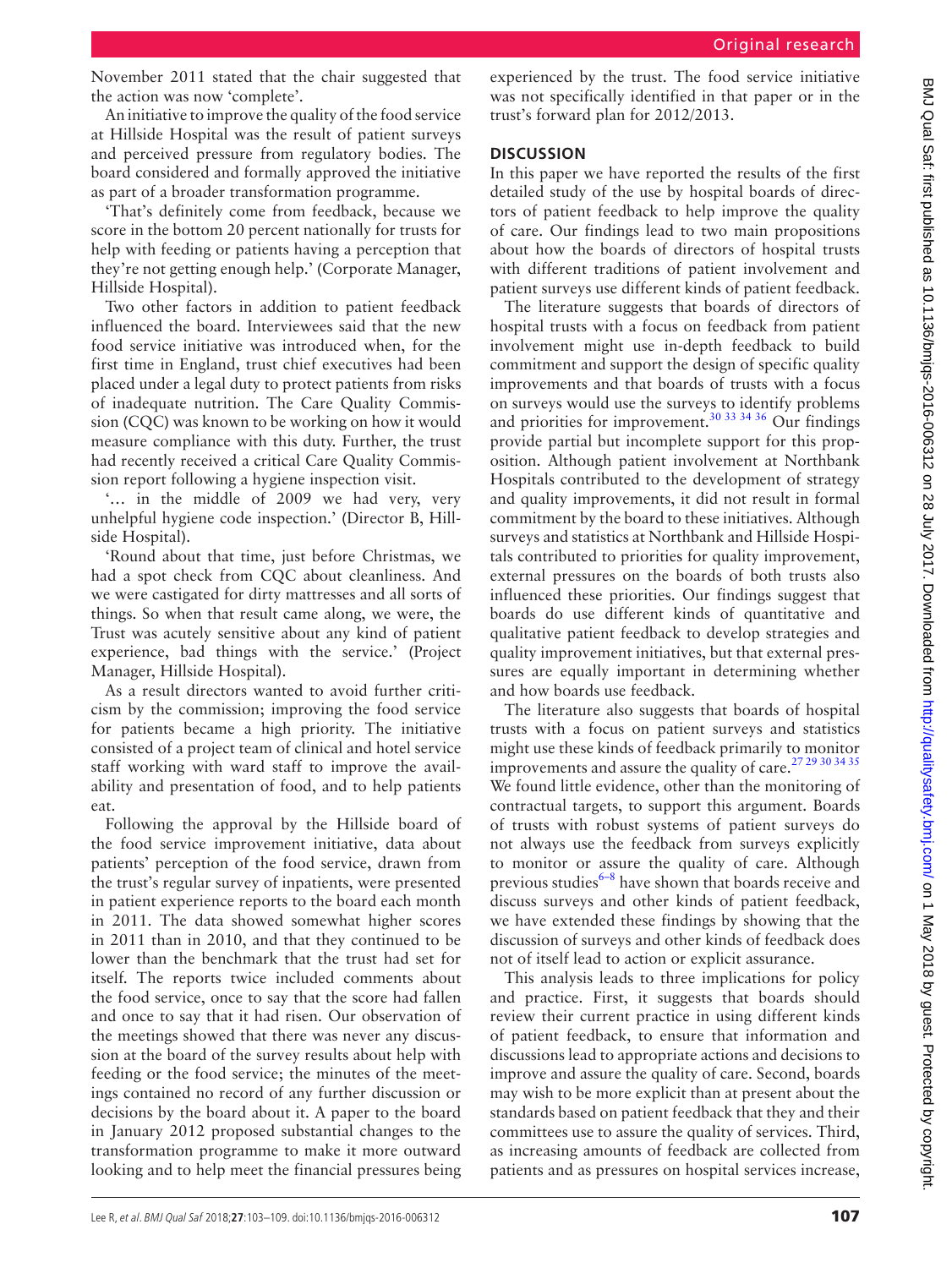#### Original research

boards may wish to discuss in public the relationships between patients' views and other service priorities, so that patients have realistic expectations about the impact of their feedback on the quality of care.

In this paper we have examined the ways in which different boards use different kinds of patient feedback. The limitations of the study, in terms of data collection from two purposively selected trusts at a specific point in time, mean that further research is needed to develop and test the propositions we have presented here. Practice in these and other trusts has developed in recent years, with, for example, the implementation in England of the NHS Friends and Family Test in 2012. A priority for further research is to investigate the current use of patient feedback by boards of directors in a wide range of hospital trusts. This would have two aims: to investigate how boards of directors can effectively combine patient feedback from a variety of sources with other internal and external expectations to identify priorities for improvement; and to identify how surveys and other sources of statistical information are most effectively used by boards to monitor improvements and assure the quality of care.

**Contributors** RL was responsible for collecting data and led the drafting of the manuscript. All the authors contributed to the analysis of the data. JB and NJF revised and edited the manuscript.

**Competing interests** None declared.

**Patient consent** There were no patients involved in this study.

**Ethics approval** Education and Management Research Ethics Panel of King's College London.

**Provenance and peer review** Not commissioned; externally peer reviewed.

**Open Access** This is an Open Access article distributed in accordance with the Creative Commons Attribution Non Commercial (CC BY-NC 4.0) license, which permits others to distribute, remix, adapt, build upon this work noncommercially, and license their derivative works on different terms, provided the original work is properly cited and the use is non-commercial. See: [http://creativecommons.org/licenses/](http://creativecommons.org/licenses/by-nc/4.0/) [by-nc/4.0/](http://creativecommons.org/licenses/by-nc/4.0/)

© Article author(s) (or their employer(s) unless otherwise stated in the text of the article) 2018. All rights reserved. No commercial use is permitted unless otherwise expressly granted.

#### **References**

- <span id="page-5-0"></span>1 Leadership Academy NHS. The Healthy NHS Board. *Principles for Good Governance* 2013.
- <span id="page-5-1"></span>2 Department of Health. *Understanding what matters. A Guide to using patient feedback to transform Services*. London: Department of Health, 2009.
- 3 Department of Health. *Hard Truths: The Journey to Putting Patients First. VolumeOne of the Government Response to the Mid Staffordshire NHS Foundation TrustPublic Inquiry*. Cm 8777-1. London: The Stationery Office Ltd, 2014.
- <span id="page-5-2"></span>4 Monitor. *Quality Governance Framework*. London: Monitor, 2010.
- 5 Monitor. *Quality Governance: how does a Board Know that its Organisation is working effectively to improve Patient Care?*

*guidance for boards of NHS Provider Organisations*. London: Monitor, 2013.

- <span id="page-5-3"></span>6 Reeves R, Seccombe I. Do patient surveys work? *Qual Saf Health Care* 2008;17:437–41.
- <span id="page-5-4"></span>7 Millar R, Mannion R, Freeman T, *et al*. Hospital board oversight of quality and patient safety: a narrative review and synthesis of recent empirical research. *[Milbank Q](http://dx.doi.org/10.1111/1468-0009.12032)* 2013;91:738–70.
- 8 Jiang HJ, Lockee C, Bass K, *et al*. Board oversight of quality: any differences in process of care and mortality? *J Healthc Manag* 2009;54:15–29.
- <span id="page-5-5"></span>9 Jha AK, Epstein AM. A survey of board chairs of English hospitals shows greater attention to quality of care than among their US counterparts. *[Health Aff](http://dx.doi.org/10.1377/hlthaff.2012.1060)* 2013;32:182–7.
- 10 Rozenblum R, Lisby M, Hockey PM, *et al*. The patient satisfaction chasm: the gap between hospital management and frontline clinicians. *[BMJ Qual Saf](http://dx.doi.org/10.1136/bmjqs-2012-001045)* 2013;22:242–50.
- 11 Botje D, Klazinga NS, Wagner C. To what degree is the governance of dutch hospitals orientated towards quality in care? does this really affect performance? *[Health Policy](http://dx.doi.org/10.1016/j.healthpol.2013.07.015)* 2013;113:134–41.
- 12 Dixon-Woods M, Baker R, Charles K, *et al*. Culture and behaviour in the English National Health Service: overview of lessons from a large multimethod study. *[BMJ Qual Saf](http://dx.doi.org/10.1136/bmjqs-2013-001947)* 2014;23:106–15.
- <span id="page-5-6"></span>13 Bismark MM, Walter SJ, Studdert DM. The role of boards in clinical governance: activities and attitudes among members of public health service boards in Victoria. *[Aust Health Rev](http://dx.doi.org/10.1071/AH13125)* 2013;37:682–7.
- 14 Mannion R, Davies H, Freeman T, *et al*. Overseeing oversight: governance of quality and safety by hospital boards in the English NHS. *[J Health Serv Res Policy](http://dx.doi.org/10.1177/1355819614558471)* 2015:20:9–16.
- <span id="page-5-7"></span>15 Botje D, Klazinga NS, Suñol R, *et al*. Is having quality as an item on the executive board agenda associated with the implementation of quality management systems in european hospitals: a quantitative analysis. *[Int J Qual Health Care](http://dx.doi.org/10.1093/intqhc/mzu017)* 2014;26(S1):92–9.
- 16 Parand A, Dopson S, Renz A, *et al*. The role of hospital managers in quality and patient safety: a systematic review. *[BMJ Open](http://dx.doi.org/10.1136/bmjopen-2014-005055)* 2014;4:e005055.
- 17 Jiang HJ, Lockee C, Fraser I. Enhancing board oversight on quality of hospital care: an agency theory perspective. *[Health](http://dx.doi.org/10.1097/HMR.0b013e3182224237)  [Care Manage Rev](http://dx.doi.org/10.1097/HMR.0b013e3182224237)* 2012;37:144–53.
- 18 Szekendi M, Prybil L, Cohen DL, *et al*. Governance practices and performance in US academic medical centers. *[Am J Med](http://dx.doi.org/10.1177/1062860614547260)  [Qual](http://dx.doi.org/10.1177/1062860614547260)* 2015;30:520–5.
- 19 Tsai TC, Jha AK, Gawande AA, *et al*. Hospital board and management practices are strongly related to hospital performance on clinical quality metrics. *[Health Aff](http://dx.doi.org/10.1377/hlthaff.2014.1282)* 2015;34:1304–11.
- 20 Department of Health. High Quality Care for all. NHS Next Stage Review Final Report. *CM 7432. London: The Stationery Office* 2008.
- 21 Wiig S, Storm M, Aase K, *et al*. Investigating the use of patient involvement and patient experience in quality improvement in Norway: rhetoric or reality? *[BMC Health Serv Res](http://dx.doi.org/10.1186/1472-6963-13-206)* 2013;13:206–19.
- 22 Bismark M, Biggar S, Crock C, *et al*. The role of governing boards in improving patient experience: attitudes and activities of health service boards in Victoria, Australia. *Patient Exp J* 2014;1:144–52.